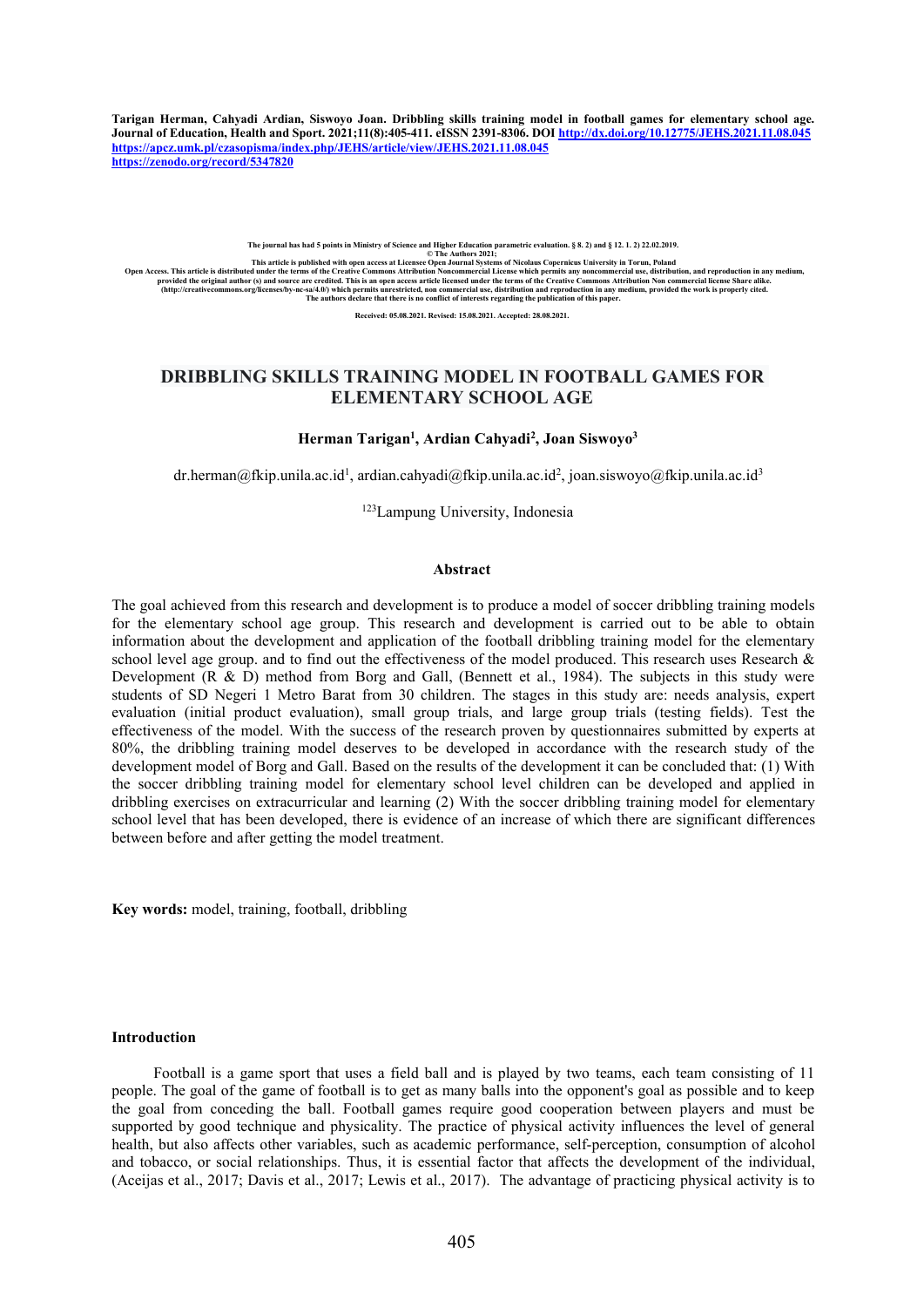avoid terrible diseases, (Füzéki et al., 2017; Warburton & Bredin, 2017). Therefore, it must be trained from an early age or in school, such as from elementary school.

There are many studies that provide benefits of physical activity that will prevent dangerous diseases, (Hesketh et al., 2017). WHO believes that chronic diseases in developed countries are deadly at 75 percent. Furthermore, many researchers have suggested the practical benefits of physical activity such as cognitive, increased well-being, self-esteem, motivation to live a healthy life, and decreased stress or anxiety, (Erickson et al., 2015; Fedewa, 2011; Zurita-Ortega et al., 2018). Thus it is very interesting to know the exercise of physical activity. (Sevil et al., 2018) said that there are differences in physical levels in primary and secondary schools as well as at the university level. A close relationship between physical exercise, motivation and the type of exercise performed, (Márquez et al., 2016). The development of independently conducted during the early iinvolving motor and physical aspect, this is because specific movement experiences and practices may be needed for skill developmen, (Schmutz et al., 2020). Players who have good basic techniques will tend to be able to play football well as expected. Some basic techniques that need to be mastered are kicking, stopping, dribbling, heading , seize.

Dribbling plays an important role in the game of football. Dribbling skills absolutely must be learned and mastered by all football players without exception. Football players must have good dribbling techniques to increase attack effectiveness. Dribbling is not only used to avoid the opponent's attack, but dribbling is also used to get into the opponent's defense zone in the hope that the opportunity to score is greater because with good dribbling skills a player will be able to avoid every opponent who tries to block him. Dribbling is also useful for breaking the focus and concentration of the opponent's defense and trying to stop players who are dribbling who endanger their defense. Dribbling skills refer to the ability to move players on the field by controlling the ball completely, (Vaiya, 2020). The impact is that other players will easily enter the opponent's defense easily so that the chance to score willbe greater. The more successful dribbling, the greater the chance of victory that will be achieved. Vice versa, the smaller the dribbling success rate, the smaller the chance to win the match.

Learning activities direct someone to learn something effectively and efficiently, (Doewes et al., 2019). With the help of the coach which will help in finding the right method for the player. Besides that, players must also develop the skills that have been taught to apply, the existence of self-awareness, flexibility and independence to develop abilities, (Price et al., 2020). Previous research has shown that the experimental learning model is more suitable for dribbling than the control group. In experimenting with a greater capacity for dribbling a larger ball compared to control group, (Riyadi & Doewes, 2017). Through play can improve the learning and creative thinking, (Ponticorvo et al., 2020). The problems that occurred were found during field observations. After making observations, it was found that the problems that occurred in the field were the dribbling training model that was applied was less varied and seemed boring and some even had the training process not systematically arranged. A great football player will be born from an early age. The age of effect on physical ability soccer players, where this is related to the composition of the body as body fat muscle mass, (Cejudo et al., 2019). It is very concerning if this condition continues. It takes a coach who understands and understands the right and varied forms of training to practice dribbling techniques.

Varied dribbling training models are used so that in the training process there is no boredom during the training session. The training model applied must also be adapted to the needs of elementary school students, because they are beginners in the game of football. The exercises performed must be arranged systematically starting from the easiest to the most difficult gradually. Dribbling practice starting with the easiest will create the foundation of proper dribbling technique. A coach must be able to design an exercise model well and according to the needs of elementary school students as beginners in the game of football and must have clear goals.

## **Methods**

There are many development research models that we can use, but in this discussion, we will briefly review development research using the Borg and Gall model in Sugiyono, The Borg and Gall version of the development research model includes ten activities, namely:



Figure 3. R & D Research Steps according to Borg and Gall Source: (Sugiyono, 2013) Metode Penelitian Tindakan Pendekatan R & D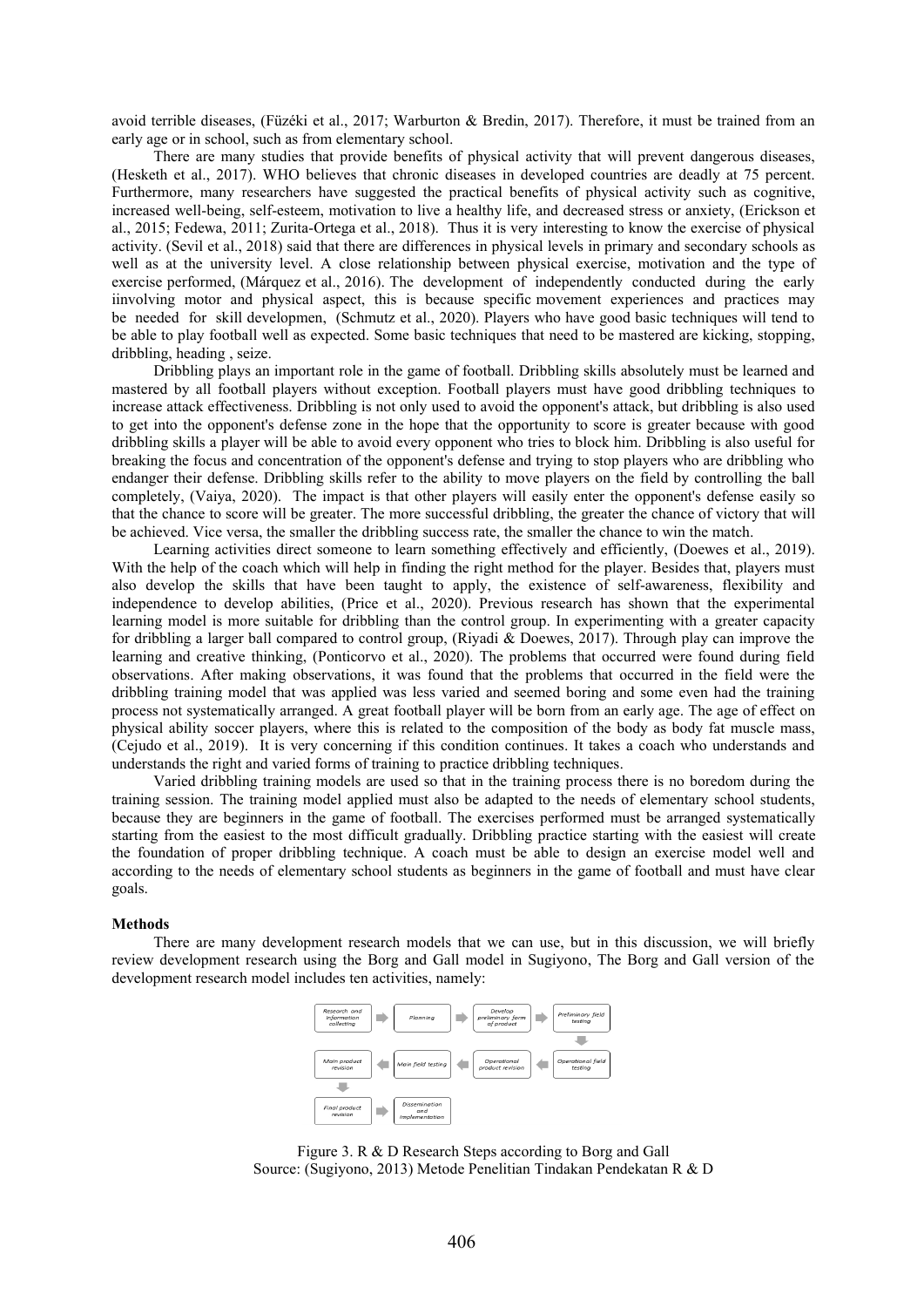# **1. Model Development Steps**

Preliminary research begins with a needs analysis through interview and observation questionnaires. Researchers compiled a development needs analysis questionnaire based on the facts in the field. Researchers also conducted interviews with instructors, lecturers used interview guidelines to obtain data on development needs.

# **2. Model Development Planning**

In this study, the models that will be made by researchers will be designed with interesting game variations at structured stages between stages of soccer dribbling variations in elementary school groups. More variations and game modes are developed. Done individually and in groups.

| Tabic 1. Stages and Steps of Kescaren Development |                |                                                      |  |
|---------------------------------------------------|----------------|------------------------------------------------------|--|
| <b>Stages</b>                                     | Step           | Aktivity                                             |  |
| Pra                                               |                | a. Initial data collection                           |  |
| Development<br>1                                  |                | b. Preparation of research proposals                 |  |
|                                                   |                | c. Needs analysis                                    |  |
|                                                   | 2              | Product planning                                     |  |
| Development                                       | 3              | Production of products in the form of books          |  |
|                                                   |                | Formative evaluation:                                |  |
|                                                   |                | Initial trial $(1)$                                  |  |
|                                                   | $\overline{4}$ | This evaluation is carried out by gymnastics experts |  |
|                                                   |                | Initial fix $(1)$                                    |  |
|                                                   |                |                                                      |  |
|                                                   |                | Initial trial (2)                                    |  |
|                                                   | 5              | Expert evaluation (Expert juggement) with gymnastics |  |
|                                                   |                | experts                                              |  |
|                                                   |                | Initial fix $(2)$                                    |  |
| Penerapan                                         | 6              | Field trial                                          |  |
|                                                   |                | Evaluation with a limited scale of 30 respondents    |  |
|                                                   | 7              | Operational improvement                              |  |
|                                                   | 8              | Application / dissemination                          |  |
|                                                   |                |                                                      |  |

**Table 1. Stages and Steps ofResearch Development**

In filling out the questionnaire, the researcher used a Likert scale used to measure the attitudes, opinions and perceptions of a person or group of people about this social phenomenon that has been determined specifically by the researcher, hereinafter referred to as the research variable. With a Likert scale, the variables to be measured are translated into variable indicators. Then the indicator is used as a starting point for compiling instrument items which can be in the form of statements orquestions. The answer to each instrument item using a Likert scale has a gradation from very positive to very negative. For this reason, the researchers in this study used the answers and scores as follows;

| a. Strongly Agree | $= 5$ |  |
|-------------------|-------|--|
| b. Agree          | $=4$  |  |
| c. Indecisive     | $=$ 3 |  |
| d. Disagree       | $= 2$ |  |

Strongly Disagree  $= 1$ 

#### **3. Validation, Evaluation, dan Revision of the Model**

#### a. Expert Review

The researcher validates the product by asking experts to assess the product that has been produced whether the product is suitable for use. Experts are people who are experts in their fields in this research where experts are computer-based information system experts, electronics experts and measurement test experts. If there is a revision from the research experts, the researcher will improve the tool until it is tested for validity and is ready to be used in research.

#### b. Small Group Trial

After conducting product feasibility tests on experts, researchers conducted trials in small groups to be able to see whether the tool could be used properly and in accordance with existing norms and validity in variations of soccer dribbling basic swimming movements. This small group trial was conducted by 20 respondents. As a basic material for measuring instrument experiments that were made before entering the large group test. At this stage, a test tool will also be tested which will be given by a testor and validated to experts with the aim of finding out whether the measuring instrument is feasible and repairs are made.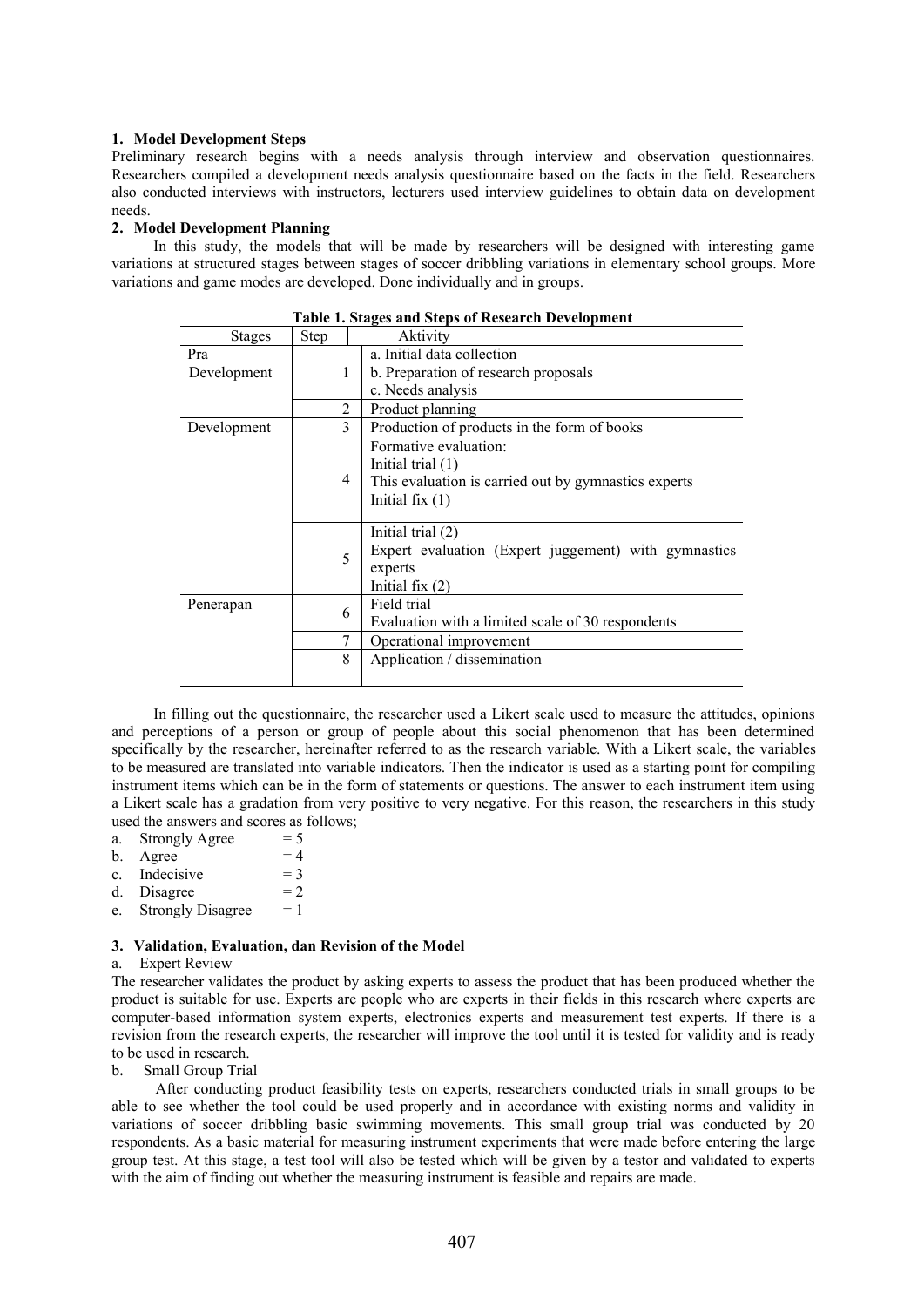# c. Large Group Trial

After conducting a small group test, the researcher conducted a trial in a large group to be able to see if the tool could be used properly and in accordance with the existing norms and validity in the variation of soccer dribbling basic swimming motion. This large group trial was more than 30 respondents.

# **4. Data Analysis**

In this development research, the data analysis technique used is a quantitative descriptive analysis technique with percentages. This technique is used to analyze quantitative data obtained from the results of distributing evaluation questionnaires from experts, regarding the results of the products developed. The formula used to analyze the data is as follows:

The formula for processing responses or evaluations from experts

a. The formula for processing data per testsubject

$$
P=\frac{x}{x_i}\;x\;100\%
$$

Information:

 $P =$  Percentage of evaluation results of test subjects

 $X =$  Number of score answers by test subjects<br> $Xi =$  Maximum number of answers in the aspected

 $=$  Maximum number of answers in the aspect of assessment by test subjects

 $100\%$  = Konstanta

b. The formula for processing the data as a whole is the test subject  $1$ 

$$
P = \frac{\sum x}{\sum x_i} \times 100\%
$$

Information:

P = Percentage of the overall results of the evaluation of test subjects

 $\sum X$  = Total number of answers

 $\Sigma$  Xi = The total number of maximum scores of test subjects in all aspects of the assessment

 $100\%$  = Konstanta

To determine the conclusions that have been reached, the criteria are set as in the following table

# Table 2. To determine the conclusions that have been reached, the criteria are set as in the following table

| <b>PRECENTAGE</b> | <b>INFORMATION</b> | <b>PURPOSE</b> |
|-------------------|--------------------|----------------|
| $80\% - 100\%$    | Valid              | Used           |
| $60\% - 79\%$     | Enough Valid       | Used           |
| $50\% - 59\%$     | Less Valid         | Change         |
| $< 50\%$          | Invalid            | Change         |

#### <span id="page-3-0"></span>**Results and Discussion**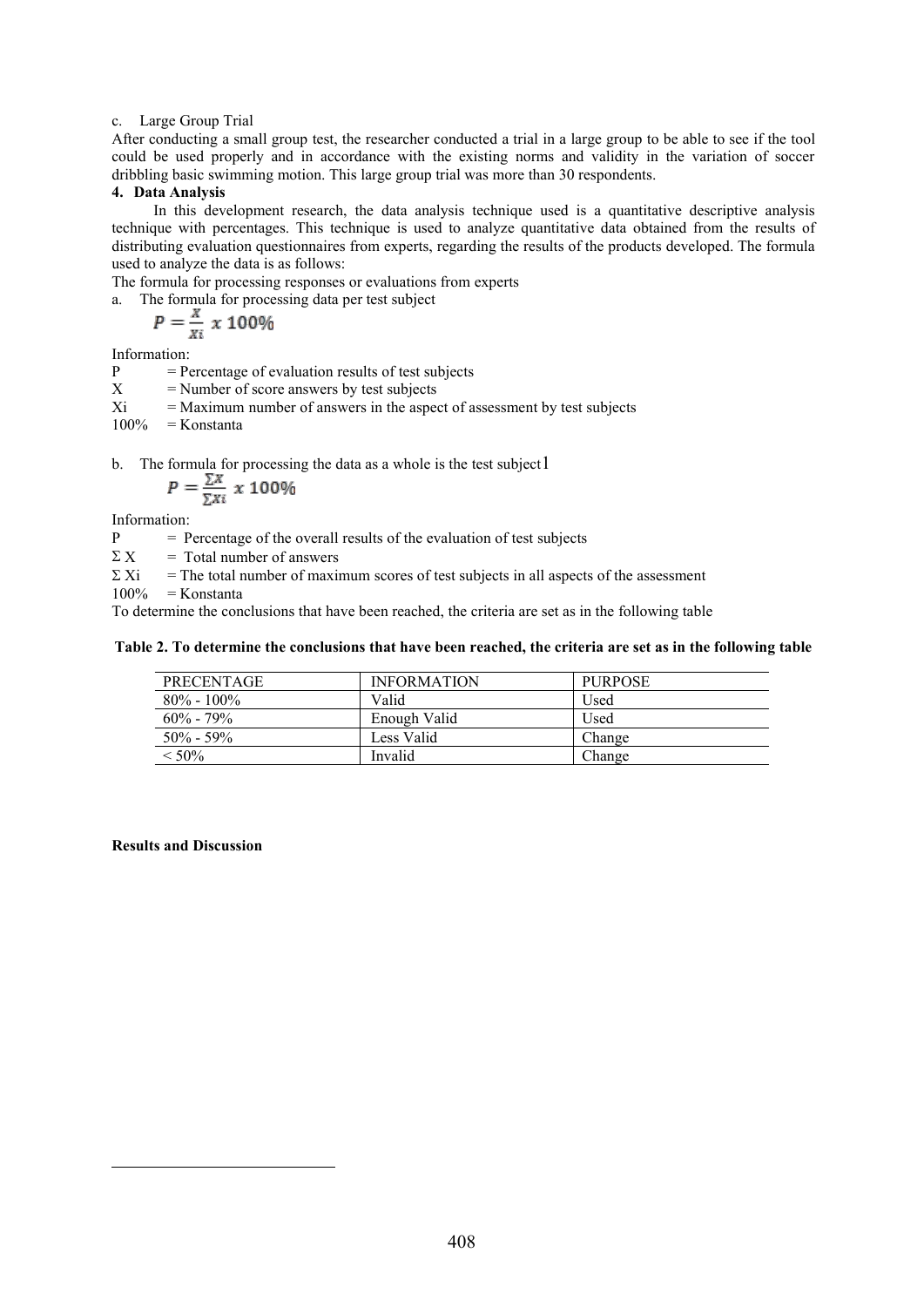| training<br>Agility<br>model      | <b>Suggestion and Input</b>                 |
|-----------------------------------|---------------------------------------------|
| Training<br>Model<br>dribbling 1  | It can be applied because it<br>can be done |
| Training<br>Model<br>dribbling 2  | It can be applied because it<br>can be done |
| Training<br>Model<br>dribbling 3  | It can be applied because it<br>can be done |
| Model<br>Training<br>dribbling 4  | It can be applied because it<br>can be done |
| Model<br>Training<br>dribbling 5  | It can be applied because it<br>can be done |
| Training<br>Model<br>dribbling 6  | It can be applied because it<br>can be done |
| Training<br>Model<br>dribbling 7  | It can be applied because it<br>can be done |
| Model<br>Training<br>dribbling 8  | It can be applied because it<br>can be done |
| Training<br>Model<br>dribbling 9  | It can be applied because it<br>can be done |
| Training<br>Model<br>dribbling 10 | It can be applied because it<br>can be done |

**Table 3. Results of the Expert's Revision of the Football Dribbling Practice Model for Elementary Schools**

Based on the evaluation of the small group trials conducted, it can be concluded as follows:

- a. All variations of the soccer dribbling training model for elementary schools can be done by students, what needs to be considered is the order of the difficulty level of the training model starting from the easiest to the hardest so that learning goes according to the plan and the child's dribbling technique increases.
- b. When applying the dribbling training model in the field, athletes/children pay less attention to the direction of the coach and the task of a coach must always monitor during the training process so that the goals of dribbling practice can be achieved in accordance with the expected goals.

Results of the Second Stage/Large Group Test After a small group trial of the dribbling training model for elementary school age beginners and has been revised by a footballexpert, the next step is to conduct a large group trial. Based on the results of small group trials that have been evaluated by experts, the researchers then revised the initial product and obtained 10 models of soccer dribbling training for elementary schools that will be used in large group trials.

# **1. Product Improvement**

Based on the results of the research, it can be concluded that the soccer dribbling training model for the elementary school group developed has a significant level of effectiveness. Based on the advantages and disadvantages of the resulting product, there are several inputs that the researcher will describe in order to achieve the perfection of the resulting product. The inputs to be submitted are as follows:

- a. Implementation instructions and pictures on the model must be arranged and made clearly so that it is easy for students to understand.
- b. The distance between cones must be considered and adjusted to the goal to be achieved.
- c. The dribbling training model must be in accordance with the training objectives, namely for beginners so that it starts from the easiest to the hardest.
- d. Facilities and tools used should be in accordance with the purpose of the exercise. The quality of the ball should also be considered to support the training process.

# **2. Product Discussion**

This model of soccer dribbling training for elementary school groups was created by researchers so that it can be a reference that can help coaches in providing variations of dribbling training in soccer games. This model is prepared based on the needs of children in extracurricular football. This is evaluated regarding some of the existing weaknesses and improvements are made to the product for better results, it can be conveyed several advantages of this product, including:

- a. Can improve students' dribbling skills.
- b. The resulting model has several variations from the easiest to the most difficult.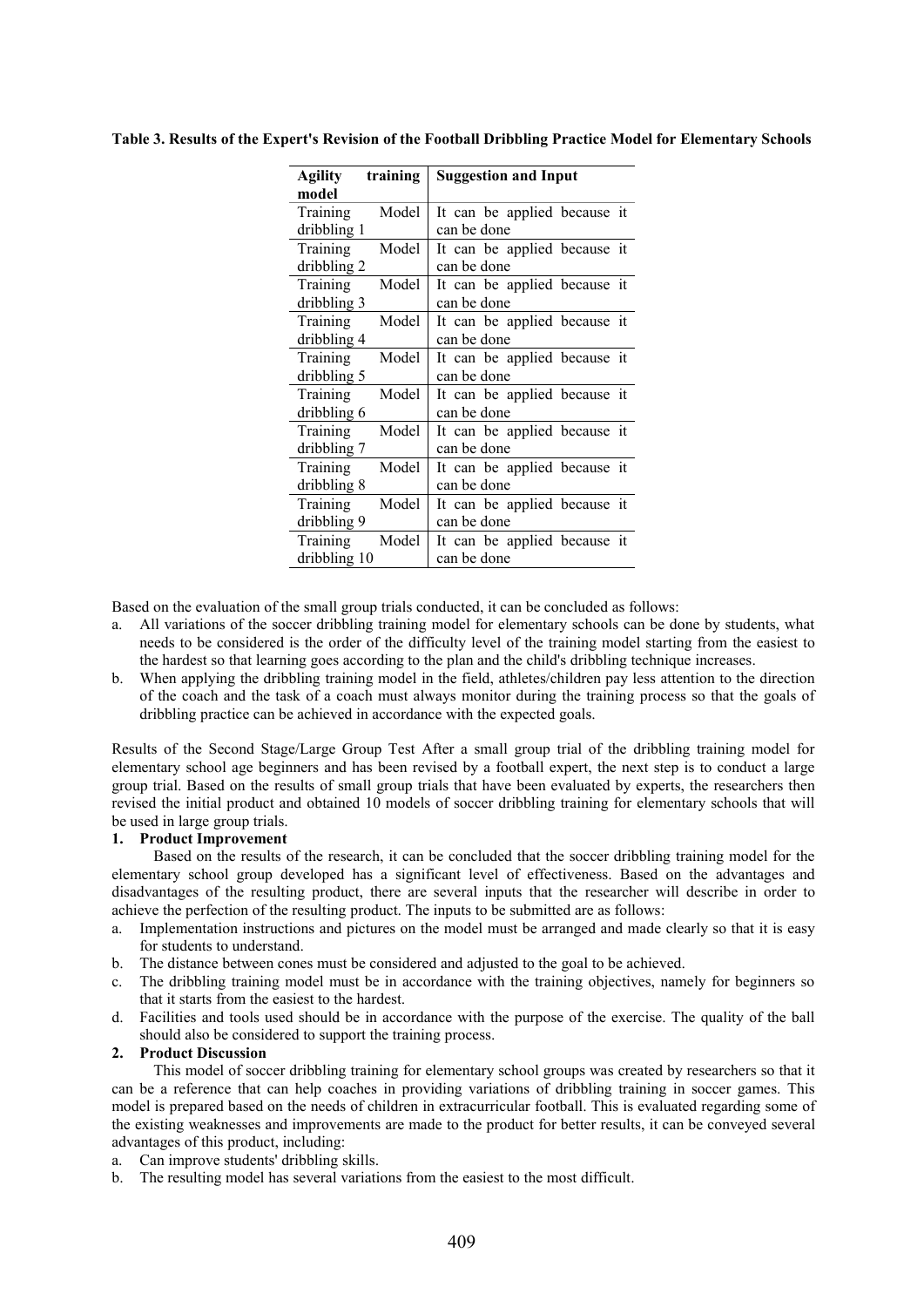- c. This model will increase children's interest in practicing because there are several variations of exercise, so that the training process does not run monotonously and boringly
- d. This training model can help as a reference for coaches to support the process of soccer dribbling training in extracurricular activities at school.
- e. Contribution to education, especially in the field of football.

# **Conclusion**

Based on the data that researchers obtained from the results of field trials and discussion of research results, it can be concluded that:

- With the soccer dribbling training model for elementary school groups, children can practice effectively and efficiently.
- 2. With the soccer dribbling training model for elementary school groups, it can increase enthusiasm and prevent student boredom in practicing because of the varied training models so that the training process does not run monotonous and boring.
- 3. The soccer dribbling training exercise model for elementary school groups is suitable because it starts with the easiest to the hardest stages.

## **References**

- Aceijas, C., Waldhäusl, S., Lambert, N., Cassar, S., & Bello-Corassa, R. (2017). Determinants of health-related lifestyles among university students. *Perspectives in Public Health*, *137*, 227–236. https://doi.org/10.1177/1757913916666875
- Bennett, N., Borg, W. R., & Gall, M. D. (1984). Educational Research: An Introduction. *British Journal of Educational Studies*, *32*(3), 1984. https://doi.org/10.2307/3121583
- Cejudo, A., Robles-Palazón, F. J., Ayala, F., De Ste Croix, M., Ortega-Toro, E., Santonja-Medina, F., & De Baranda, P. S. (2019). Age-related differences in flexibility in soccer players 8-19 years old. *PeerJ*, *2019*(1), 1–16. https://doi.org/10.7717/peerj.6236
- Davis, H. A., Riley, E. N., Smith, G. T., Milich, R., & Burris, J. L. (2017). Alcohol use and strenuous physical activity in college students: A longitudinal test of 2 explanatory models of health behavior. *Journal of American College Health*, *65*, 112–121. https://doi.org/10.1080/07448481.2016.1260571
- Doewes, R. I., Umar, F., & Java, C. (2019). The development of exercise model to increase motor ability of Indonesian cerebral palsy football team players. *Movement Health & Exercise*, *8*(2), 112–122.
- Erickson, K. I., Hillman, C. H., & Kramer, A. F. (2015).Physical activity, brain, and cognition. *Current Opinion in Behavioral Sciences*, *4*, 27–32. https://doi.org/10.1016/j.cobeha.2015.01.005
- Fedewa, A. (2011). The Effects of Physical Activity and Physical Fitness on Children's Achievement and Cognitive Outcomes: A Meta-Analysis. *Research Quarterly for Exercise and Sport*, *82*, 521–535. https://doi.org/10.5641/027013611x13275191444107
- Füzéki, E., Engeroff, T., & Banzer, W. (2017). Health Benefits of Light-Intensity Physical Activity: A Systematic Review of Accelerometer Data of the National Health and Nutrition Examination Survey (NHANES). *Sports Medicine*, *47*, 1769–1793. https://doi.org/10.1007/s40279-017-0724-0
- Hesketh, K. R., Lakshman, R., & van Sluijs, E. M. F. (2017). Barriers and facilitators to young children's physical activity and sedentary behaviour: a systematic review and synthesis of qualitative literature. *Obesity Reviews*, *18*, 987–1017. https://doi.org/10.1111/obr.12562
- Lewis, B. A., Napolitano, M. A., Buman, M. P., Williams, D. M., & Nigg, C. R. (2017). Future directions in physical activity intervention research: expanding our focus to sedentary behaviors, technology, and dissemination. *Journal of Behavioral Medicine*, *40*, 112–126. https://doi.org/10.1007/s10865-016-9797-8
- Márquez, A. T., Alonso-Castillo, M. M., Meza, M. V. G., Castillo, B. A. A., Rodríguez, N. N. O., & Armendáriz-García, N. A. (2016). Motivations for sports activities and alcohol use in high school students. In *Motivations for sports activities and alcohol use in high school students*. https://doi.org/10.4067/S0717- 95532016000300047
- Ponticorvo, M., Sica, L. S., Rega, A., & Miglino, O. (2020). On the Edge Between Digital and Physical: Materials to Enhance Creativity in Children. An Application to Atypical Development. *Frontiers in Psychology*, *11*(May), 1–10. https://doi.org/10.3389/fpsyg.2020.00755
- Price, A., Collins, D., Stoszkowski, J., & Pill, S. (2020). Strategic Understandings: An Investigation of Professional Academy Youth Soccer Coaches' Interpretation, Knowledge, and Application of Game Strategies. *International Sport Coaching Journal*, *7*(2), 151–162. https://doi.org/10.1123/iscj.2019-0022
- Riyadi, S., & Doewes, R. I. (2017). the Development of Futsal Learning Model Assure-Based Design on Students of Pok Fkip Uns. *European Journal of Physical Education and …*, *278*, 347–355. https://doi.org/10.5281/zenodo.1066171
- Schmutz, E. A., Leeger-Aschmann, C. S., Kakebeeke, T. H., Zysset, A. E., Messerli-Bürgy, N., Stülb, K., Arhab, A., Meyer, A. H., Munsch, S., Puder, J. J., Jenni, O. G., & Kriemler, S. (2020). Motor Competence and